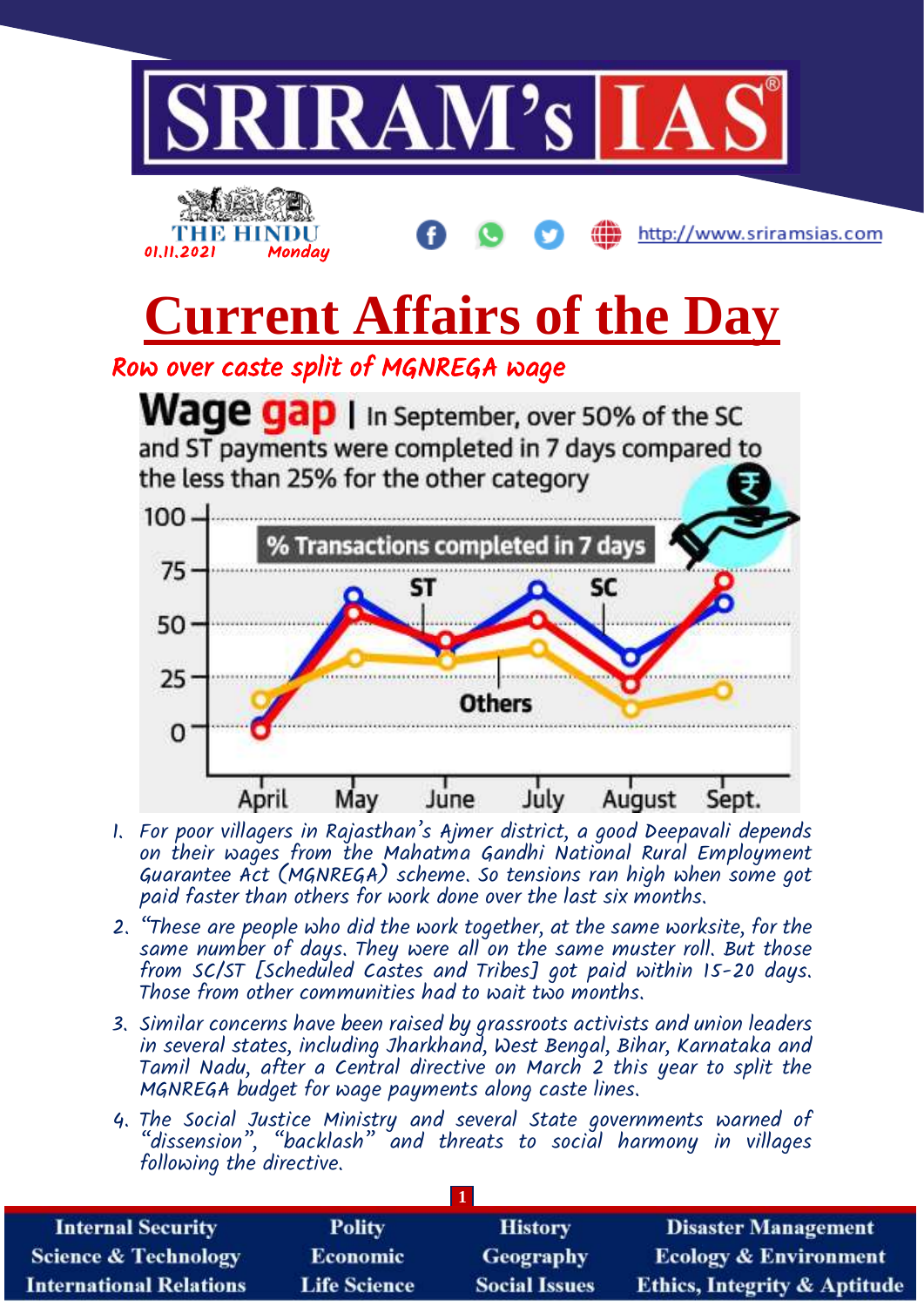

# No time-bound pacts on climate change at G-20

India pushed for "safeguarding the interests of the developing world" as Prime

Minister Narendra Modi addressed the G-20 summit at sessions on change and sustainable development.



1. No time-bound

agreements were reached as leaders of the world's top economies ended the summit in Rome, recommitting to providing \$100 billion a year to

| <b>Internal Security</b>        | <b>Polity</b>       | <b>History</b>       | <b>Disaster Management</b>              |  |
|---------------------------------|---------------------|----------------------|-----------------------------------------|--|
| <b>Science &amp; Technology</b> | <b>Economic</b>     | Geography            | <b>Ecology &amp; Environment</b>        |  |
| <b>International Relations</b>  | <b>Life Science</b> | <b>Social Issues</b> | <b>Ethics, Integrity &amp; Aptitude</b> |  |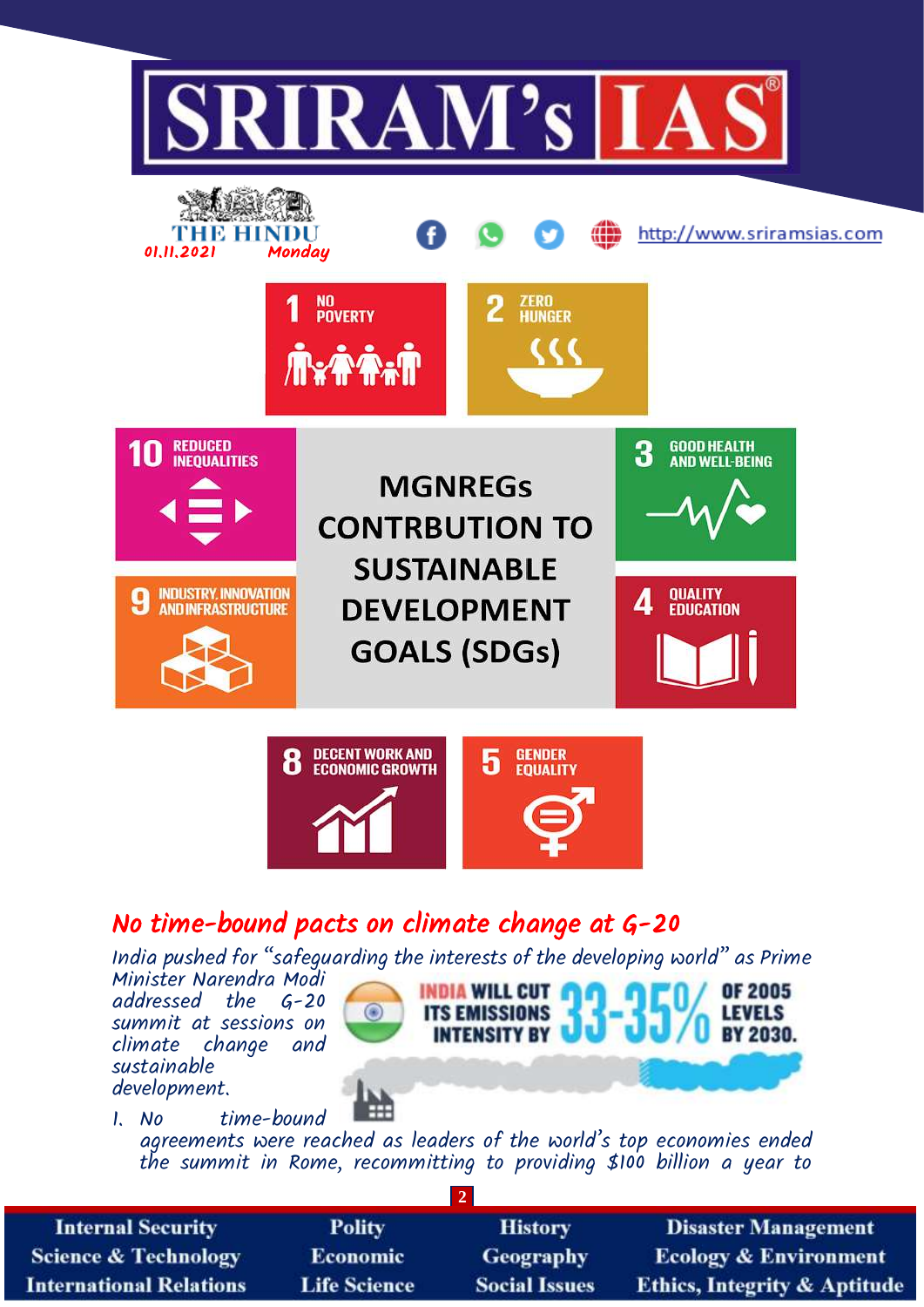



http://www.sriramsias.com

counter climate change, and pushing for greater vaccine equality to fight the COVID-19 pandemic.

- 2. G-20 countries also committed to ending international financing for all new coal plants by the end of 2021 but made no mention of domestic commitments on ending coal power generation.
- 3. The final communique, agreed upon after negotiations overnight, spoke only of the "key relevance of achieving global net zero" on carbon emissions "by or around mid-century".
- 4. Amongst the other highlights of the statement was a decision to pursue the recognition of more vaccines by the World Health Organization under a "One Health approach" for the world, and providing finances and technology for vaccine production at "mRNA Hubs" in South Africa, Brazil and Argentina, and to mobilise more international public-private financing for "green" projects.
- 5. Climate negotiators from the U.S., EU and U.K. had made a number of visits to Delhi over the past few months, pressing for India to update its commitments (NDCs) to include its target of  $450$  GW of renewable energy by 2030, and to set a date for ending the use of coal in power plants.



| <b>Polity</b>       | <b>History</b>       | <b>Disaster Management</b>              |  |  |
|---------------------|----------------------|-----------------------------------------|--|--|
| <b>Economic</b>     | Geography            | <b>Ecology &amp; Environment</b>        |  |  |
| <b>Life Science</b> | <b>Social Issues</b> | <b>Ethics, Integrity &amp; Aptitude</b> |  |  |
|                     |                      |                                         |  |  |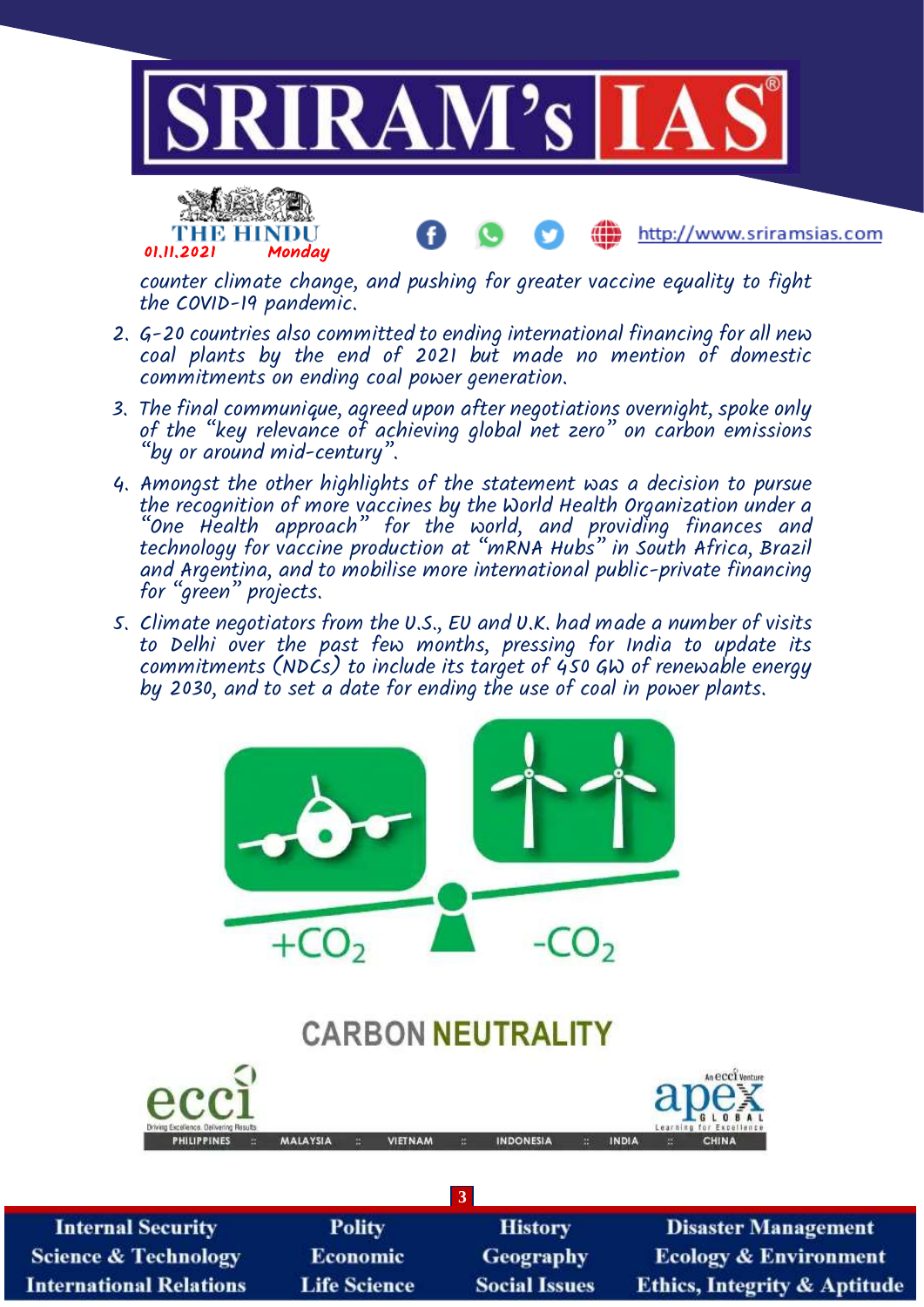



http://www.sriramsias.com

# 'Informal sector shrank sharply in 2020-21'

| Signalling a greater                   |        |
|----------------------------------------|--------|
| shift towards                          |        |
| formalisation of the                   |        |
| economy, the share of                  |        |
| the large informal                     | ŀ      |
|                                        | t      |
| sector in overall<br>economic activity | t      |
| dipped sharply in                      | €      |
| 2020-21 even as                        | I      |
| informal workers                       | ŀ      |
| continue to bear the                   | t      |
| brunt of the                           | c      |
| pandemic's adverse                     | €<br>f |
| effects, the SBI said                  | 2      |
| in a research report.                  |        |

| Still in                     | <b>Sector</b>               | 2017-18 | 2020-21   |
|------------------------------|-----------------------------|---------|-----------|
|                              | Agriculture                 | 97.1    |           |
| the red                      | Mining                      | 22.5    | $15-17$   |
| An SBI report claims         | Manufacturing               | 22.7    | 19-21     |
| the share of<br>the informal | <b>Utilities</b>            | 5.3     | 0         |
| economy in                   | Construction                | 74.5    | $35 - 40$ |
| India may                    | <b>Services</b><br>$\Omega$ | 86.6    |           |
| have shrunk                  | Transport                   | 47.7    |           |
| to 20%<br>of the country's   | <b>Financial services</b>   | 11.9    | ۰         |
| economic output              | <b>Real estate</b>          | 52.8    | ۰         |
| from about 52% in            | Public admin.               | 0       | 0         |
| 2017-18                      | <b>Total</b>                | 52.4    | 15-20     |

## Increasing share of formal Employment

- 1. Concluding that the share of the informal economy may have shrunk to no more than 20% of the economic output from about 52% in 2017-18, SBI group chief economic adviser Soumya Kanti Ghosh termed this "a positive development" amid the pandemic.
- 2. There are wide variations in the formalisation levels in different sectors but the SBI estimated that the informal economy is possibly at a maximum of 15% to 20% of formal GDP in 2020-21.
- 3. An IMF policy paper earlier this year estimated that the share of India's informal economy in the Gross Value Added (GVA) was at 53.9% in 2011- 12 and improved only marginally to 52.4% in 2017-18.
- 4. As per a National Sample Survey (NSS) of 2014, around 93% of the workforce earned their livelihoods as informal workers.
- 5. The informal sector consists of "own-account" or unorganised enterprises employing hired workers, with the highest share of such unorganised activity being in agriculture where holdings are small and fragmented.

#### Agriculture takes a hit

1. The SBI projections suggest that the informal agriculture sector has shrunk from 97.1% of the sector's GVA in 2017-18 to just 70%-75% in 2020-21, driven by the increased penetration of credit through Kisan credit cards.

| <b>Internal Security</b>        | <b>Polity</b>       | <b>History</b>       | <b>Disaster Management</b>              |  |
|---------------------------------|---------------------|----------------------|-----------------------------------------|--|
| <b>Science &amp; Technology</b> | <b>Economic</b>     | Geography            | <b>Ecology &amp; Environment</b>        |  |
| <b>International Relations</b>  | <b>Life Science</b> | <b>Social Issues</b> | <b>Ethics, Integrity &amp; Aptitude</b> |  |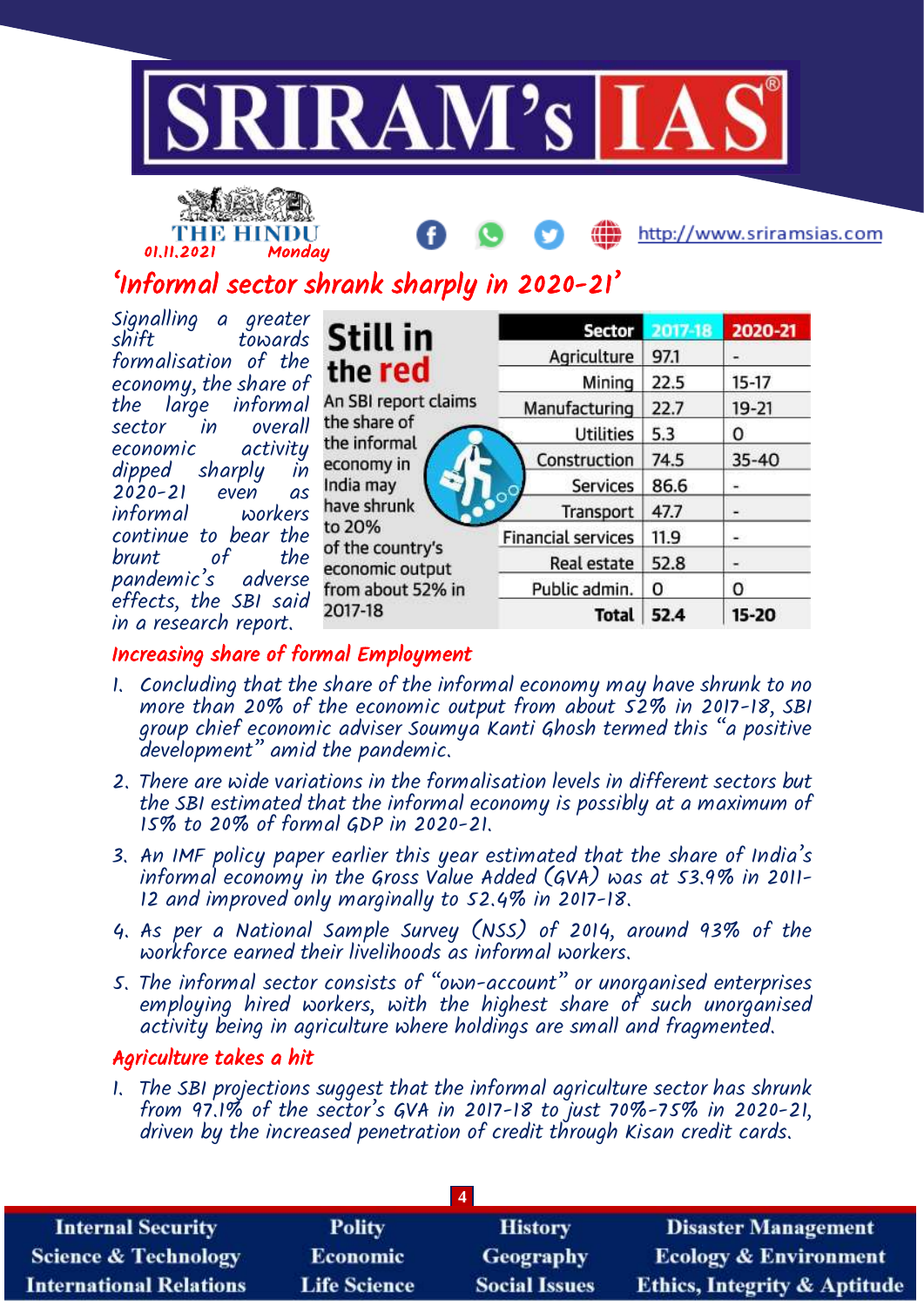

- 2. Real estate has also seen a significant dip in informal activity from 52.8% in 2017-18 to 20%-25% last year. The report estimated that about  $\overline{\tau}$ 1.2 lakh crore of cash usage has been formalised since the COVID-19 pandemic.
- 3. Formal agriculture credit flows have grown ₹4.6 lakh crore between 2017- 18 and 2020-21, with digital payments for petrol and diesel rising around ₹1 lakh crore in the same period.

## Punjab does a deep dive for Indus dolphins

1. The census of one of the world's most threatened cetaceans, the Indus river dolphin (Platanista gangetica  $minor$ ) — a freshwater dolphin that is found in

01.11.2021 Monday



river Beas, is all set to commence in the winter as part of a project by the Centre.

- 2. However, Punjab's wildlife preservation wing has gone a step ahead to not only protect the dolphins but also their natural habitat.
- 3. The Indus river dolphin is classified as endangered by the International Union for the Conservation of Nature (IUCN) and, until recently, it was believed that these dolphins were endemic to Pakistan.
- 4. But in 2007, a remnant but viable population of Indus dolphins were discovered in Punjab's Harike wildlife sanctuary and in the lower Beas river.
- 5. Since its discovery, research is being done by Punjab's Department of Forests and Wildlife Preservation in partnership with WWF-India on the current distribution, habitat use and population abundance of the mammal.
- 6. The Indus river dolphin was declared the State aquatic animal of Punjab in 2019.

| <b>Internal Security</b>        | <b>Polity</b>       | <b>History</b>       | <b>Disaster Management</b>              |  |
|---------------------------------|---------------------|----------------------|-----------------------------------------|--|
| <b>Science &amp; Technology</b> | <b>Economic</b>     | <b>Geography</b>     | <b>Ecology &amp; Environment</b>        |  |
| <b>International Relations</b>  | <b>Life Science</b> | <b>Social Issues</b> | <b>Ethics, Integrity &amp; Aptitude</b> |  |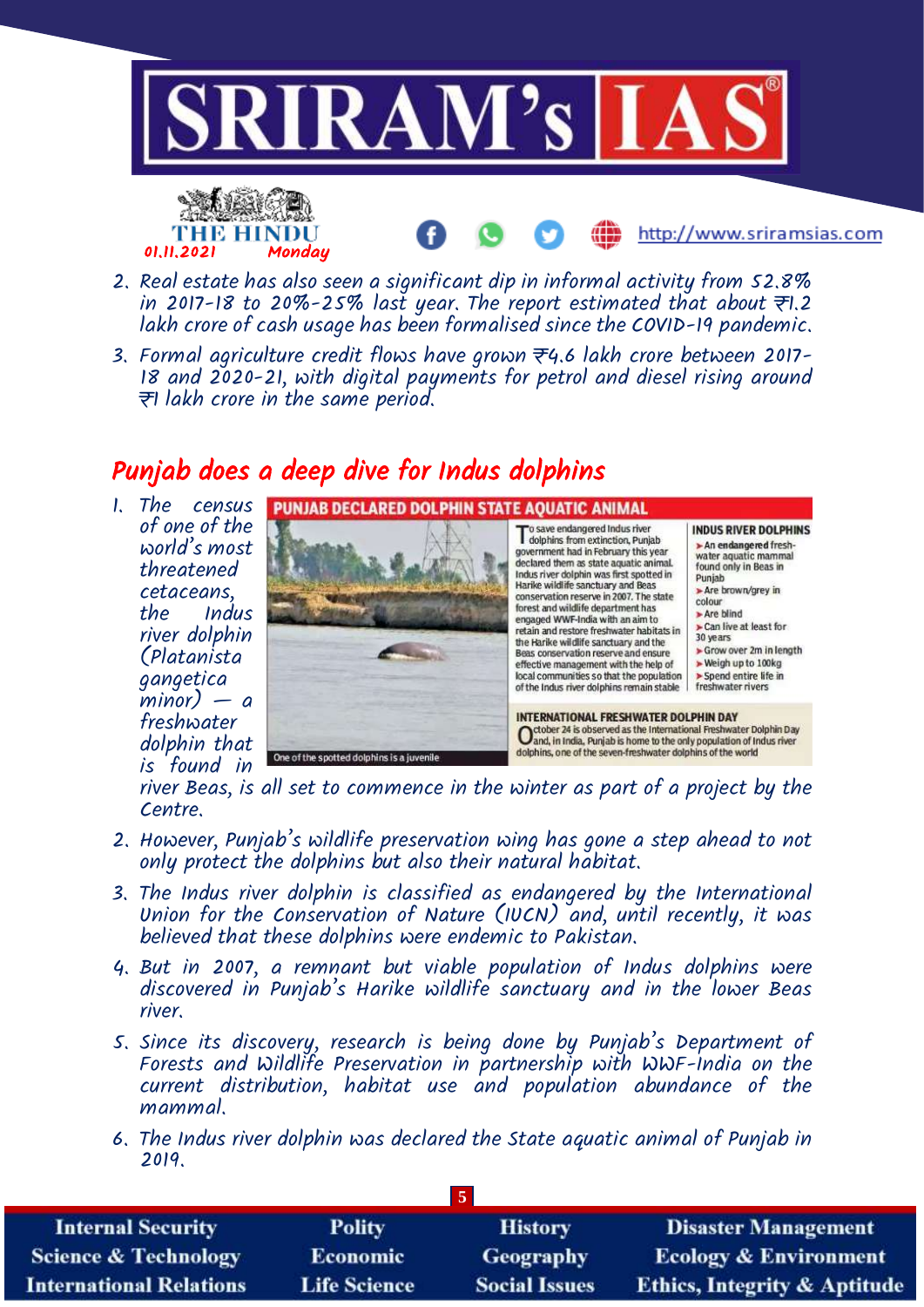

| <b>Internal Security</b>        | <b>Polity</b>       | <b>History</b>       | <b>Disaster Management</b>              |  |
|---------------------------------|---------------------|----------------------|-----------------------------------------|--|
| <b>Science &amp; Technology</b> | <b>Economic</b>     | <b>Geography</b>     | <b>Ecology &amp; Environment</b>        |  |
| <b>International Relations</b>  | <b>Life Science</b> | <b>Social Issues</b> | <b>Ethics, Integrity &amp; Aptitude</b> |  |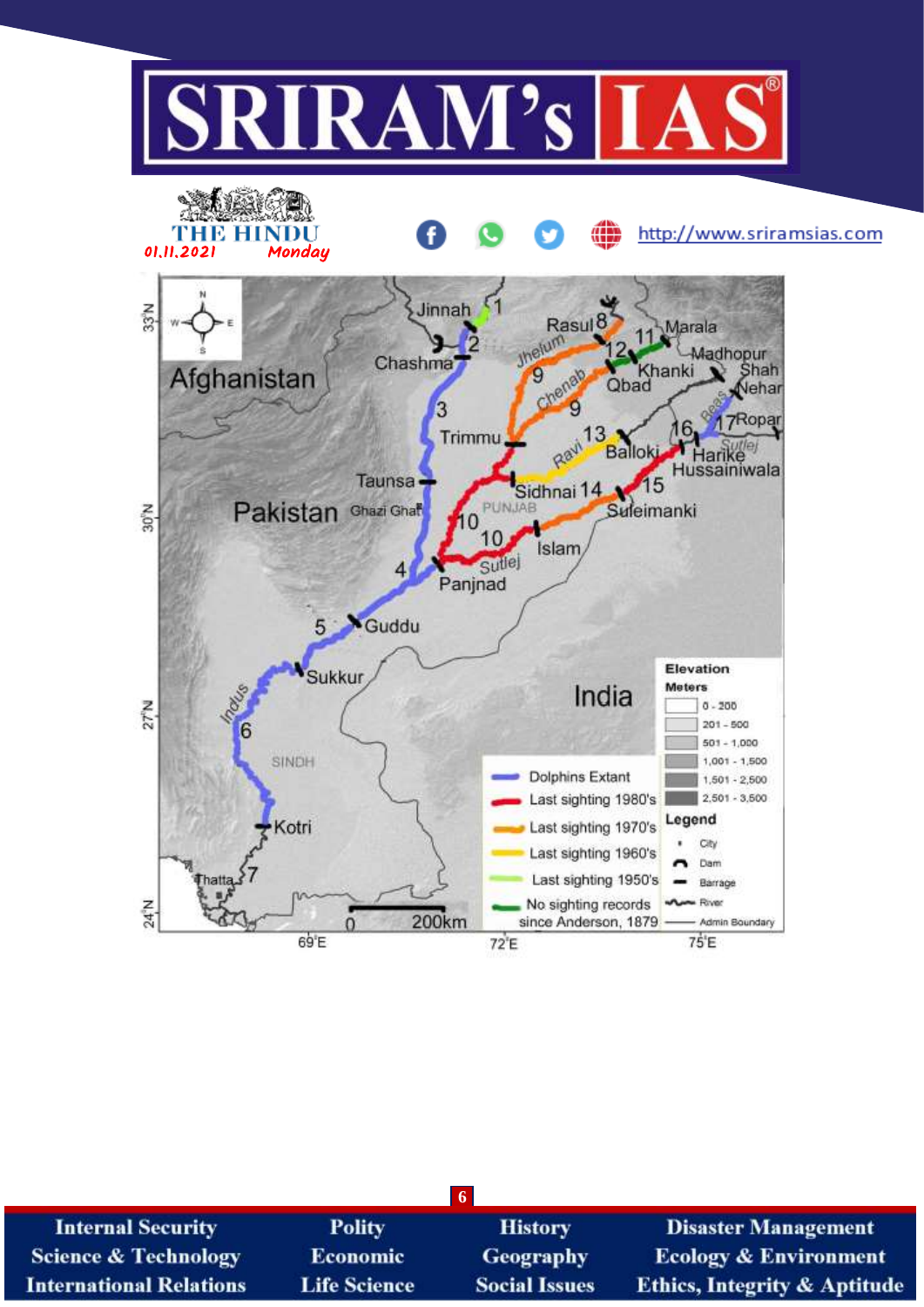

**Internal Security Science & Technology International Relations** 

- **Polity Economic Life Science**
- **History Geography Social Issues**

**Ecology & Environment Ethics, Integrity & Aptitude**